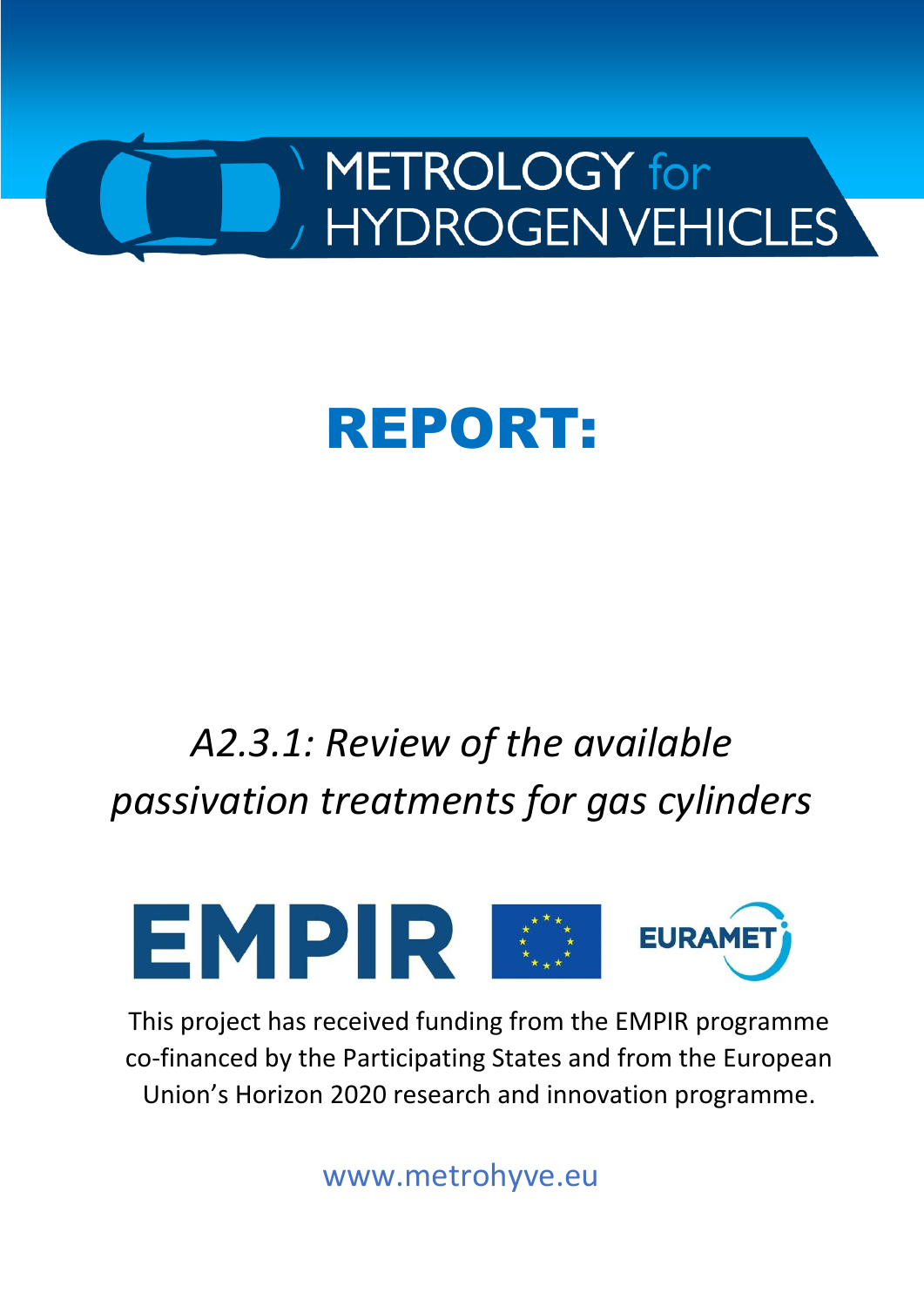This report was written as part of activity A2.3.1 from the EMPIR Metrology for Hydrogen Vehicles (MetroHyVe) project. The three year European project commenced on 1<sup>st</sup> June 2017 and focused on providing solutions to four measurement challenges faced by the hydrogen industry (flow metering, quality assurance, quality control and sampling). For more details about this project please visit [www.metrohyve.eu.](http://www.metrohyve.eu/)

#### This guide was written by:

| H. Meuzelaar    | VSL        | hmeuzelaar@vsl.nl         |
|-----------------|------------|---------------------------|
| S.T. Persijn    | VSL        | spersijn@vsl.nl           |
| J.I.T. van Wijk | VSL        | jvanwijk@vsl.nl           |
| T. Bacquart     | <b>NPL</b> | thomas.bacquart@npl.co.uk |
| S. Bartlett     | <b>NPL</b> | sam.bartlett@npl.co.uk    |
| A. Murugan      | <b>NPL</b> | arul.murugan@npl.co.uk    |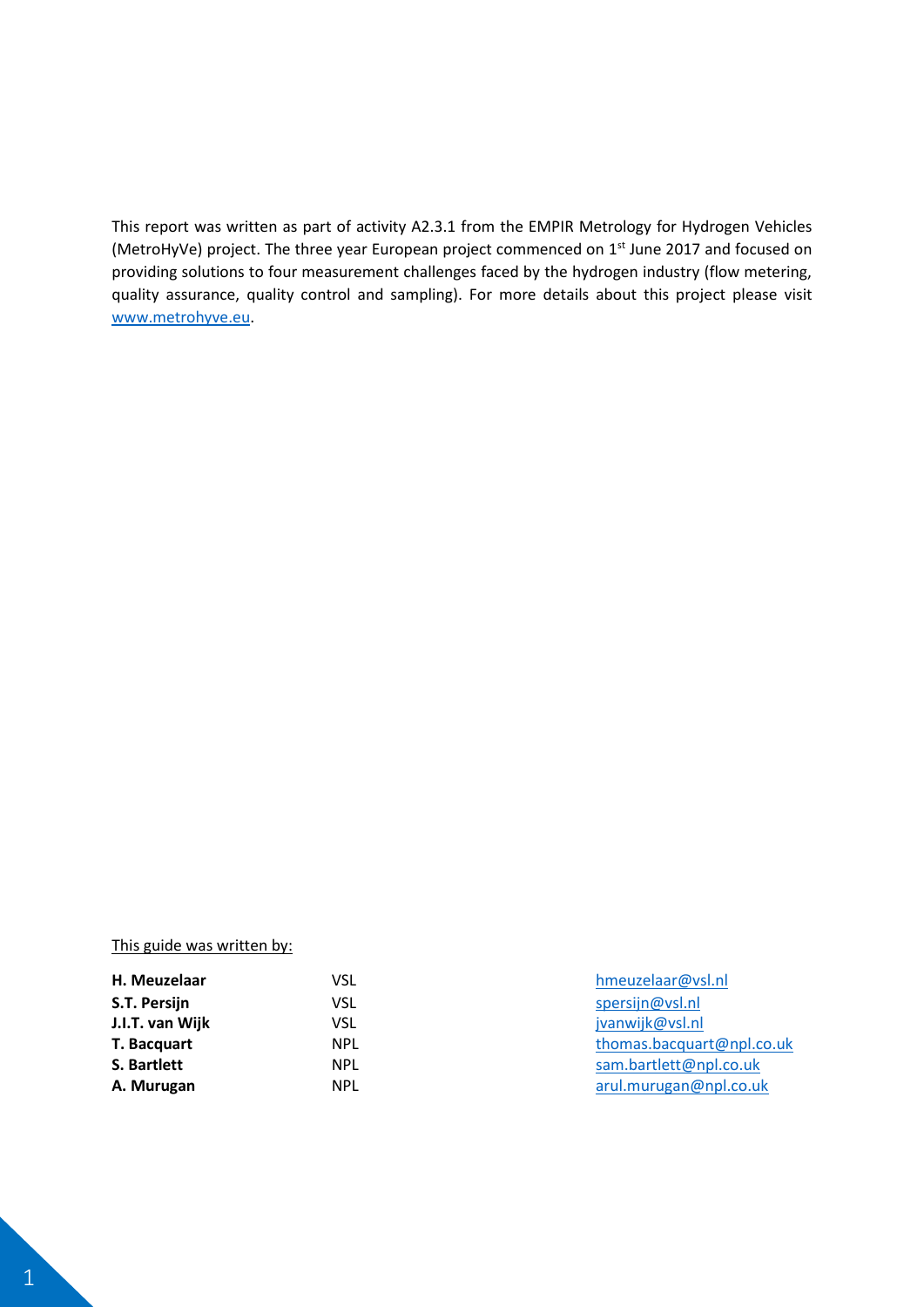# Contents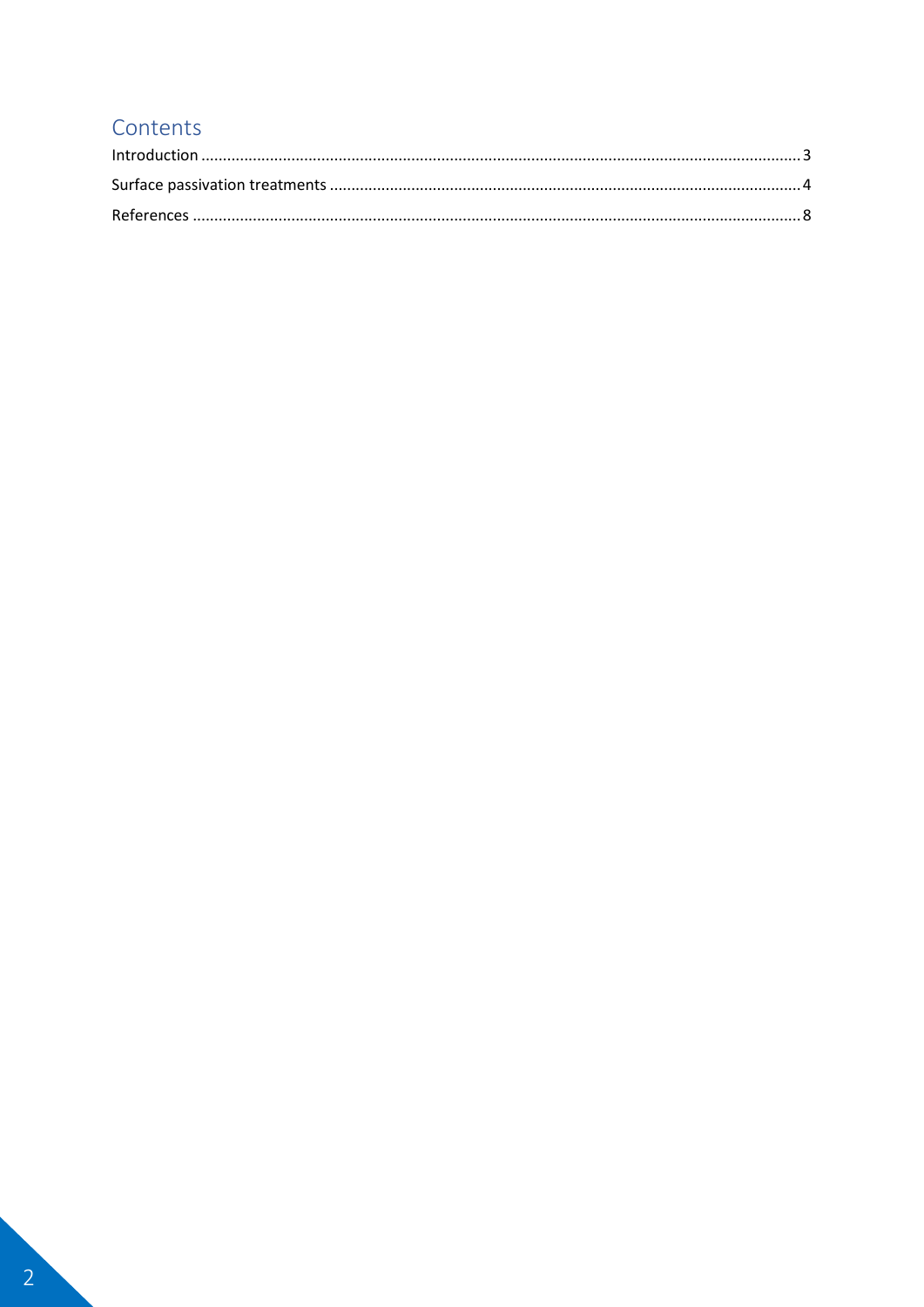### <span id="page-3-0"></span>Introduction

The preparation of primary reference gas mixtures and dynamic reference standards for low-level contaminants in hydrogen is essential to demonstrate traceability of hydrogen purity measurements. However, the preparation of stable gaseous reference materials of the impurities listed in ISO 14687 at the threshold specifications (see [Table 1\)](#page-3-1) is challenging in several different ways: some impurities will be affected by adsorption onto solid media such as cylinder walls (e.g. water and ammonia), others are at an extremely low level (e.g. 4 ppb total sulphur species) and some species are highly reactive like some of the halogenates such as HCl. Passivation of the internal cylinder surface can result in a significant reduction of the adsorption and reaction. The objective of this task is to provide a review of the possible surface passivation treatments that are available for gas cylinders (and the corresponding stability data) for all 13 gaseous impurities as specified in ISO 14687. Information gained from literature review and other projects (e.g. EMRP MetNH3 project and EMRP Biogas project) is included. This information can be used to assess the availability of cylinders that will allow stable mixtures to be produced for all ISO 14687 impurities and where the limitations are.

<span id="page-3-1"></span>

| <b>Species</b>              | <b>Maximum Concentration</b><br>$(\mu$ mol/mol $)$ (ppm) |
|-----------------------------|----------------------------------------------------------|
| Water                       | 5                                                        |
| <b>Total hydrocarbons</b>   | $\overline{2}$                                           |
| Oxygen                      | 5                                                        |
| Helium                      | 300                                                      |
| Nitrogen/Argon              | 100                                                      |
| Carbon Dioxide              | 2                                                        |
| Carbon Monoxide             | 0.2                                                      |
| Total sulphur compounds     | 0.004                                                    |
| Formaldehyde                | 0.01                                                     |
| Formic acid                 | 0.2                                                      |
| Ammonia                     | 0.1                                                      |
| Total halogenated compounds | 0.05                                                     |

#### *Table 1 Hydrogen purity requirements as specified in ISO 14687.*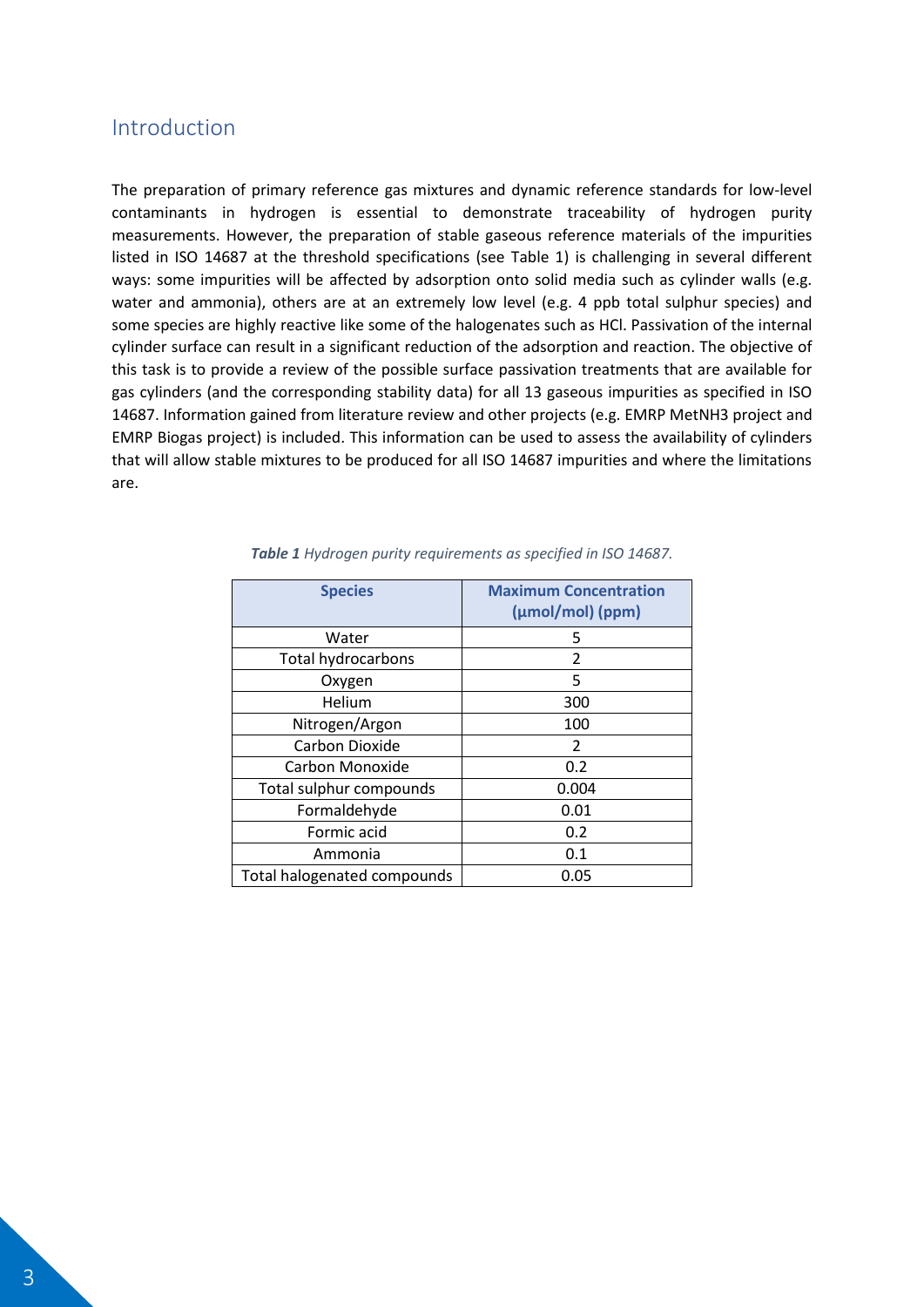# <span id="page-4-0"></span>Surface passivation treatments

Surface passivation treatments that are available for gas cylinders are reviewed for all 13 gaseous ISO 14687 impurities.

Impurities are classified as:

- non-critical: no specific issues are expected (taking in consideration the relatively high uncertainties allowed for  $H_2$  purity analysis) and most available treatments are expected to perform fine.
- critical: adsorption and/or stability issues expected
- very critical: reactive impurities

In literature, data is mostly available for gas standards in nitrogen and air and this has been included here just like some other matrices such as biogas. Unfortunately, very limited data is available for standards in hydrogen. [Table 2](#page-4-1) summarizes the results from the review of treatments for the ISO 14687 impurities and the threshold specifications.

<span id="page-4-1"></span>

| <b>Species</b>        | <b>Maximum</b><br>amount<br>fraction<br>(µmol/mol) | <b>Classificati</b><br>on                                             | <b>Candidate treatments</b>                                                                                                                                                                                                                                                                                                                                                                                                                |
|-----------------------|----------------------------------------------------|-----------------------------------------------------------------------|--------------------------------------------------------------------------------------------------------------------------------------------------------------------------------------------------------------------------------------------------------------------------------------------------------------------------------------------------------------------------------------------------------------------------------------------|
| Water                 | 5                                                  | <b>Critical</b>                                                       | SilcoNert 2000 and in particular Dursan coatings<br>reduce the adsorption of water on the surface [4].<br>Drawback of such coated cylinders is the high<br>price and typically small volume of the stainless-<br>steel sample cylinders up 3.8 litre.                                                                                                                                                                                      |
|                       |                                                    |                                                                       | Alternative: Some NMI's supply water as CGM<br>instead of PRM as strong initial losses are<br>observed but long-term stability is typically good.                                                                                                                                                                                                                                                                                          |
| Total<br>hydrocarbons | $\overline{2}$                                     | Non-critical<br>(SC <sub>7</sub> )<br>Critical<br>( >C <sub>7</sub> ) | 30 component hydrocarbon mixture in air was<br>tested with individual concentrations at 3-7 ppb in<br>10 L aluminium cylinders (Quantum treatment<br>from Air Products Belgium) [7]. Results showed<br>that above C <sub>7</sub> adsorption losses become more and<br>more an issue.<br>Note that for high carbon numbers the maximum<br>concentration in the mixture is limited by the<br>pressure in the cylinder to avoid condensation. |
| Oxygen                | 5                                                  | <b>Critical</b>                                                       | Reactivity wise: oxygen in presence of hydrogen<br>will make water. Passivation or special treatment<br>may be investigated otherwise it will be difficult to<br>measure oxygen totally as water is another<br>impurity.                                                                                                                                                                                                                   |

*Table 2 Candidate cylinder surface treatment for all gaseous ISO 14687 impurities.*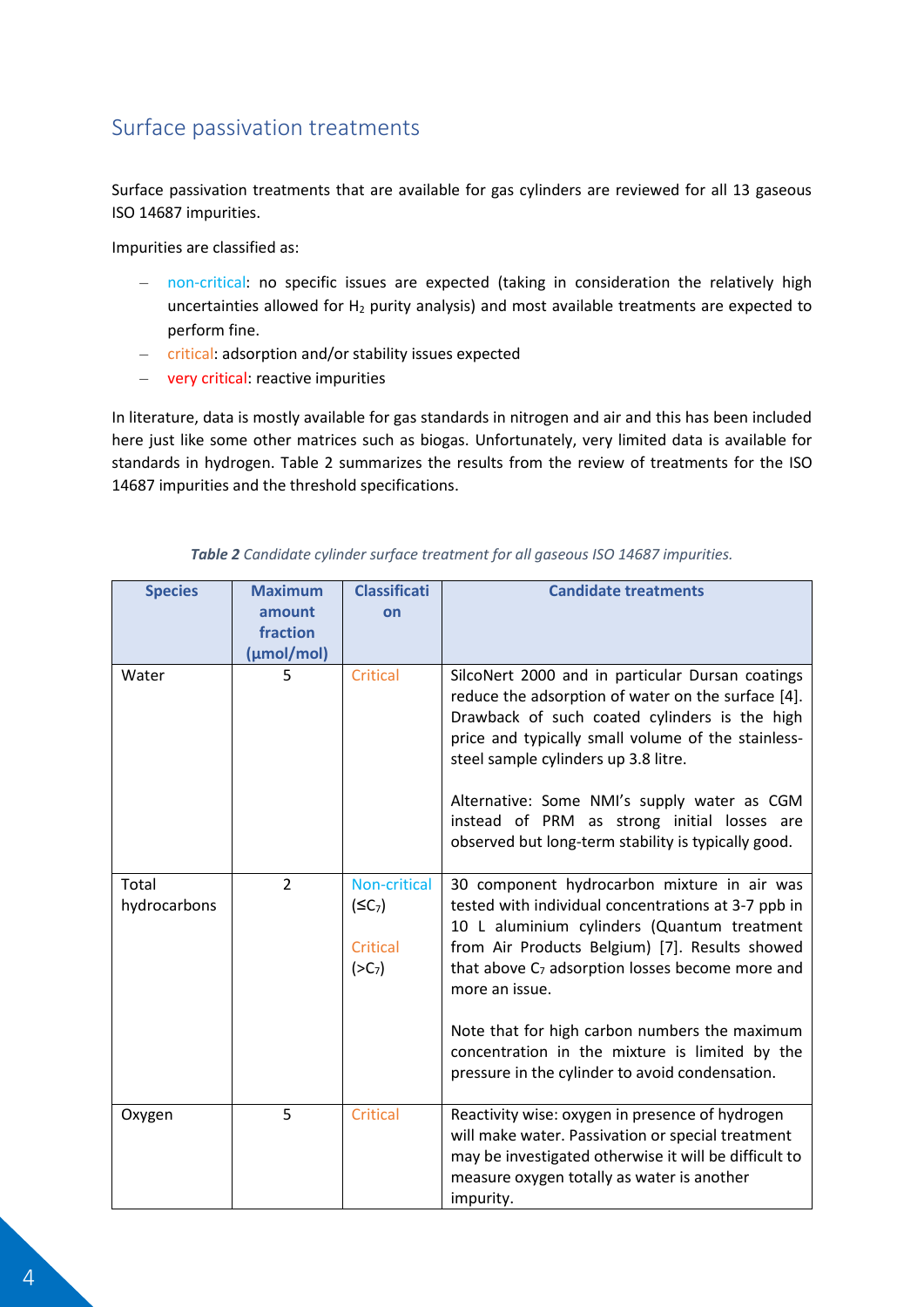| Helium                     | 300            | Non-critical            |                                                                                                                                                                                                                                                                                                                                                                                                                                                                                                                                                                                                                                                                                                                                                                                                                                                                                                                                                                                                                                                                                                                                                                 |
|----------------------------|----------------|-------------------------|-----------------------------------------------------------------------------------------------------------------------------------------------------------------------------------------------------------------------------------------------------------------------------------------------------------------------------------------------------------------------------------------------------------------------------------------------------------------------------------------------------------------------------------------------------------------------------------------------------------------------------------------------------------------------------------------------------------------------------------------------------------------------------------------------------------------------------------------------------------------------------------------------------------------------------------------------------------------------------------------------------------------------------------------------------------------------------------------------------------------------------------------------------------------|
| Nitrogen/<br>Argon         | 100            | Non-critical            |                                                                                                                                                                                                                                                                                                                                                                                                                                                                                                                                                                                                                                                                                                                                                                                                                                                                                                                                                                                                                                                                                                                                                                 |
| Carbon<br>Dioxide          | $\overline{2}$ | Non-critical            |                                                                                                                                                                                                                                                                                                                                                                                                                                                                                                                                                                                                                                                                                                                                                                                                                                                                                                                                                                                                                                                                                                                                                                 |
| Carbon<br>Monoxide         | 0.2            | <b>Critical</b>         | In the Euramet 1220 comparison CO was prepared<br>in $H_2$ at nominal 0.1 and 1 ppm [5] by Linde and<br>Air Liquide. Both used a 10 L aluminium cylinder<br>with stainless steel outlet. The passivation<br>treatment was not stated.<br>For the 1 ppm mixtures, one cylinder showed a<br>loss of 0.064 ppb/day (initial concentration 1.00<br>ppm). The other cylinder (initial concentration<br>0.985 ppm) showed no significant degradation<br>during the duration of the comparison (2 years).<br>For the 0.1 ppm mixtures, one cylinder showed a<br>loss of 0.029 ppb/day (initial concentration 85.5<br>ppb). The other cylinder (initial concentration 99.9<br>ppb) showed no significant degradation during the<br>duration of the comparison.<br>For CO in general aluminium cylinders are<br>preferred over stainless steel.<br>However, in<br>aluminium also stability issues exist (in particular<br>in air) as was shown in the recent key comparison<br>CCQM-84 [6]. The CO concentration (nominal 350<br>ppb in air) increased 1-2% in the 8 months after<br>preparation (10 L, Luxfer) after which it was stable<br>in the following 10 months. |
| Total sulphur<br>compounds | 0.004          | <b>Very</b><br>critical | In the Euramet 1220 comparison $H_2S$ was<br>prepared in H <sub>2</sub> at nominally 1 ppm [5] using a 10 L<br>aluminium cylinder with stainless steel outlet. The<br>passivation treatment was not stated.<br>One of these cylinders showed a loss of 0.12<br>ppb/day (initial concentration 0.66 ppm). The<br>other cylinder (initial concentration 0.95 ppm)<br>showed no significant degradation during the                                                                                                                                                                                                                                                                                                                                                                                                                                                                                                                                                                                                                                                                                                                                                 |
|                            |                |                         | duration of the comparison (2 years).<br>In the EMRP Biogas project short term stability<br>studies (up to 11 days) have been performed in<br>sample cylinders [10]. The tested sulphur<br>compounds were hydrogen sulphide (H <sub>2</sub> S), carbon<br>sulphide (COS), methyl mercaptan,<br>dimethylsulfide (DMS), dimethyldisulfide (DMDS)<br>and tetrahydrothiophene at concentrations of a<br>few ppm.<br>Electropolished cylinders were tested for all                                                                                                                                                                                                                                                                                                                                                                                                                                                                                                                                                                                                                                                                                                   |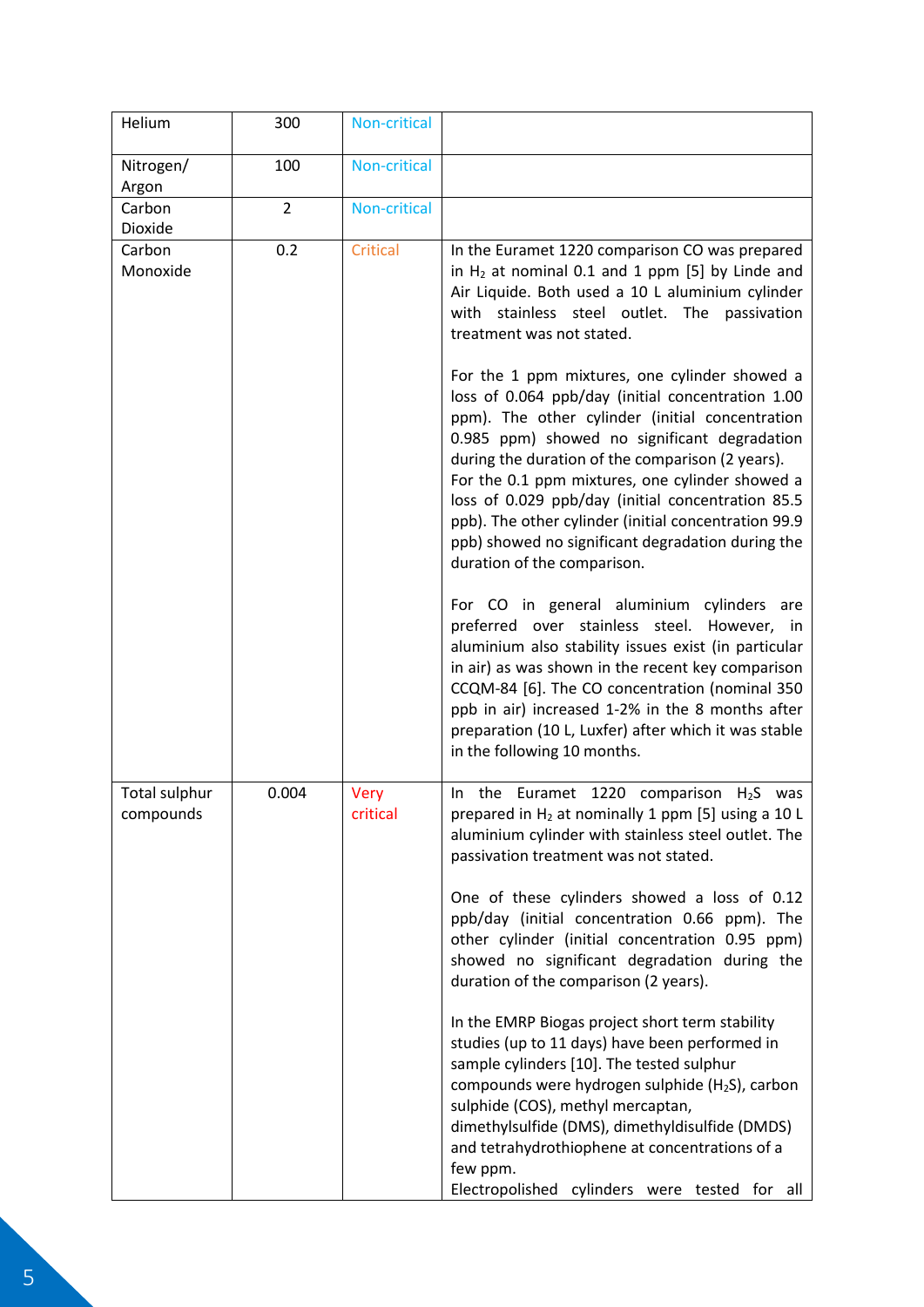|              |      |                  | except DMS and showed good stability.<br>Sulfinert cylinders were tested for all except COS<br>and H <sub>2</sub> S and showed good stability.<br>Silonite coated cylinder were tested for all except<br>COS and H <sub>2</sub> S and showed good stability<br>Teflon coated cylinder were tested for all except<br>DMDS and showed strong losses for most<br>components.                                                                                                                                                                                                                                                                                                                                                                                                      |
|--------------|------|------------------|--------------------------------------------------------------------------------------------------------------------------------------------------------------------------------------------------------------------------------------------------------------------------------------------------------------------------------------------------------------------------------------------------------------------------------------------------------------------------------------------------------------------------------------------------------------------------------------------------------------------------------------------------------------------------------------------------------------------------------------------------------------------------------|
|              |      |                  | A study was performed to assess the initial losses<br>of low concentration hydrogen sulphide (H <sub>2</sub> S)<br>within cylinders each with a different passivation<br>technique.                                                                                                                                                                                                                                                                                                                                                                                                                                                                                                                                                                                            |
|              |      |                  | Gas mixtures of nominally 10 ppb H <sub>2</sub> S in nitrogen<br>were gravimetrically prepared in cylinders with<br>the following passivation treatments:<br>Performax<br>PB<br>Spectraseal                                                                                                                                                                                                                                                                                                                                                                                                                                                                                                                                                                                    |
|              |      |                  | Analysis was undertaken the day after preparation<br>by comparison of analyte response of each gas<br>mixture with a dynamically-generated reference<br>standard of similar concentration.<br>The results indicated that a large loss of $H_2S$ had<br>occurred within all cylinders, however the loss was<br>slightly larger in the cylinder with the Performax<br>passivation. A significant loss was indicated in the<br>cylinder with PB passivation and the cylinder with<br>Spectraseal passivation experienced the lowest<br>loss. However the uncertainties associated with all<br>three measurement results overlap greatly so no<br>conclusive results as to which passivation<br>treatment is most suitable to minimise loss of $H_2S$<br>at ppb-level can be made. |
| Formaldehyde | 0.01 | Very<br>critical | Stability issues are expected in $H_2$ irrespective of<br>the passivation treatment used due to the<br>reaction with H <sub>2</sub> .<br>Formaldehyde was observed as unstable in<br>hydrogen however the surface of the cylinders<br>was suspected to act as catalyst. Experiments at<br>10 µmol/mol in Spectraseal cylinders showed<br>decay in formaldehyde amount fraction. More<br>interestingly, the decay was strongly dependent<br>on the Spectraseal cylinder itself. Spectraseal<br>cylinder pre-selection may be a prerequisite.<br>Other cylinder pre-treatments showed better<br>results than Spectraseal: Silconert 2000, Sulfinert<br>and Performax with more than 80 % stability over<br>month at 1 µmol/mol formaldehyde in<br>1<br>hydrogen.                 |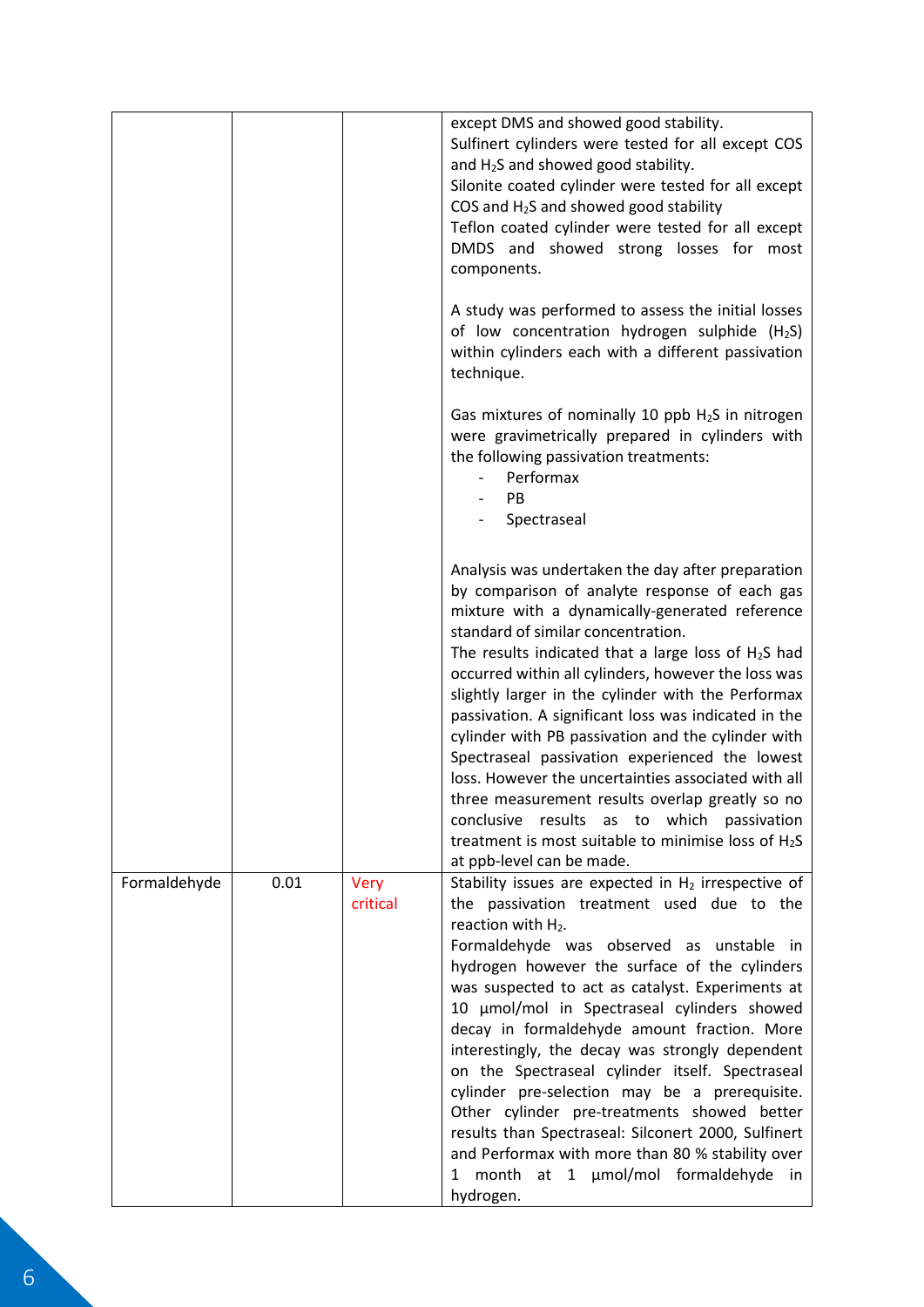|                                   |      |                  | Aculife VIII (Scott Specialty Gases) [2] shows good<br>stability down to 500 ppb in N2.<br>Formaldehyde measurements with SilcoNert 2000<br>coated sampling lines showed good results [3].<br>Therefore SilcoNert-coated, Sulfinert, Performax<br>or pre-selected Spectraseal cylinders might be the<br>best suitable option for formaldehyde gas<br>standards.                                                                                                                                                                                                                      |
|-----------------------------------|------|------------------|--------------------------------------------------------------------------------------------------------------------------------------------------------------------------------------------------------------------------------------------------------------------------------------------------------------------------------------------------------------------------------------------------------------------------------------------------------------------------------------------------------------------------------------------------------------------------------------|
| Formic acid                       | 0.2  | Very<br>critical | Linde supplies formic acid in hydrogen mixtures.<br>VSL tested such a mixture (10 ppm) and it is<br>reasonably stable over a 5-year period.<br>NPL has nice stability data at 50 / 100 ppm in a<br>Spectraseal cylinder. However, lower amount<br>fractions seem to be more challenging: 0.3 ppm<br>seems to decrease significantly over a 3 months<br>period.                                                                                                                                                                                                                       |
| Ammonia                           | 0.1  | Very<br>critical | Within the EMRP MetNH3 project several types of<br>cylinders were tested for both 10 ppm and 100<br>ppm mixtures in nitrogen (see e.g. [8]).<br>Best results were obtained for SilcoNert 2000<br>coated cylinders for which no losses were<br>observed. Relatively good performance was also<br>obtained for Spectraseal cylinders (BOC Linde) and<br>cylinders from Takachiho.<br>Preliminary results obtained by NPL showed that<br>mixtures at both 10 ppm and 1 ppm seemed<br>nicely stable. However, the same can not be said<br>for mixtures prepared at 0.1 ppm. A low amount |
|                                   |      |                  | fraction mixture was prepared, but no signal was<br>measured. However, it is still unclear if this is due<br>to the analyser's LOD or instability of the mixture.                                                                                                                                                                                                                                                                                                                                                                                                                    |
| Total<br>halogenated<br>compounds | 0.05 | Very<br>critical | In the EMRP Biogas project 10 ppm HCl in $N_2$ was<br>prepared by NPL [9] in cylinders from Air Products<br>'HCl<br>passivated<br>called<br>cylinders'.<br>Normal<br>preparation led to high losses. On the other hand,<br>preparing first 100 ppm, reducing the pressure<br>and topping with nitrogen led to much lower<br>losses. 6-month stability was demonstrated.<br>Takachiho T-Coat-II™ [1] was shown to provide at<br>least 1 year stability at 80 ppm HCl in $N_2$ and<br>promising results at 5 ppm<br>(limited)<br>data<br>presented).                                   |
|                                   |      |                  | SilcoNert 2000 coating was found suitable for HCl                                                                                                                                                                                                                                                                                                                                                                                                                                                                                                                                    |